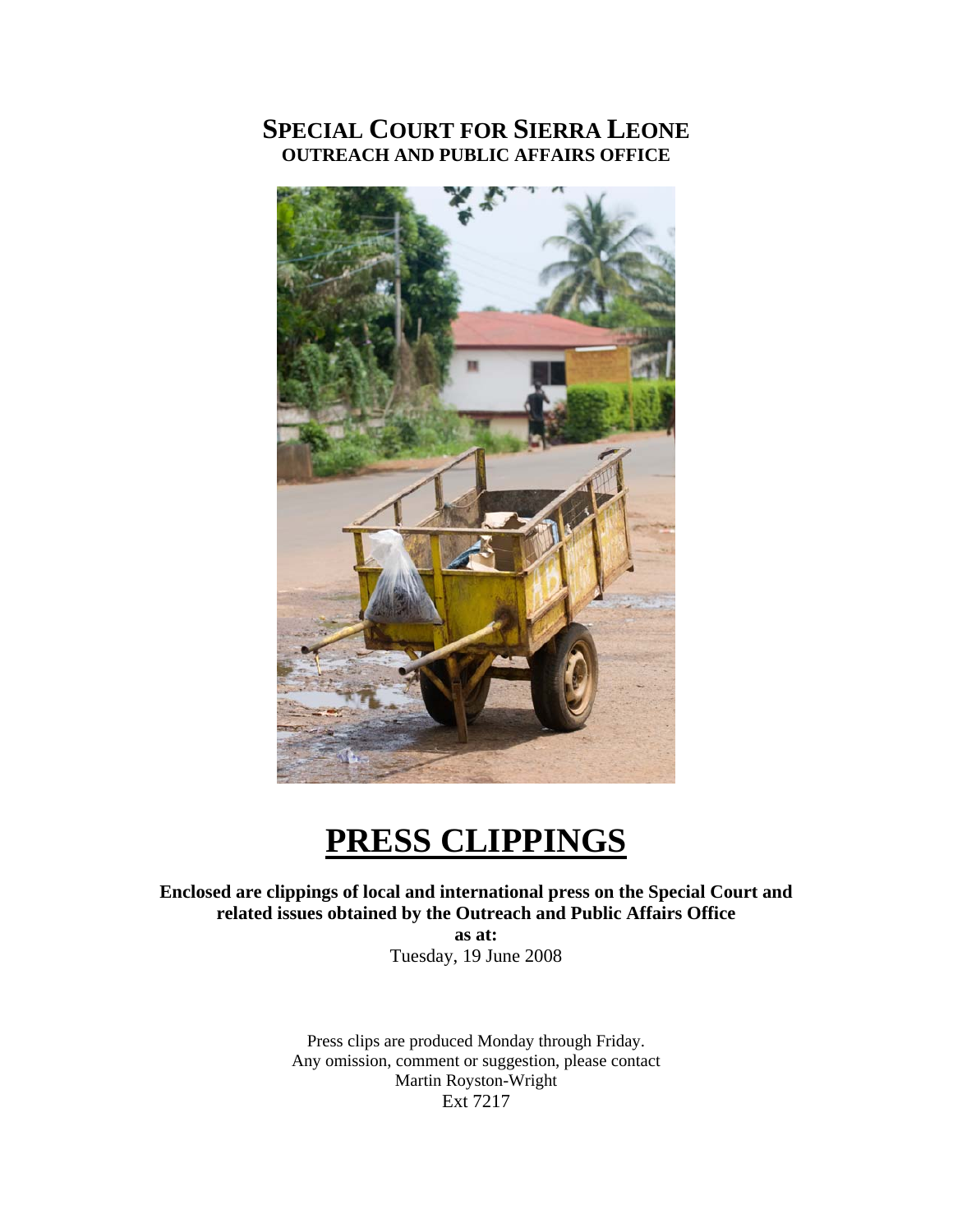| <b>International News</b>                                        |           |
|------------------------------------------------------------------|-----------|
| (Untitled) / BBC World Service Trust                             | Page 3    |
| UNMIL Public Information Office Complete Media Summaries / UNMIL | Pages 4-6 |
| Peace In Uganda: A Rejoinder / Black Star News                   | Pages 7-8 |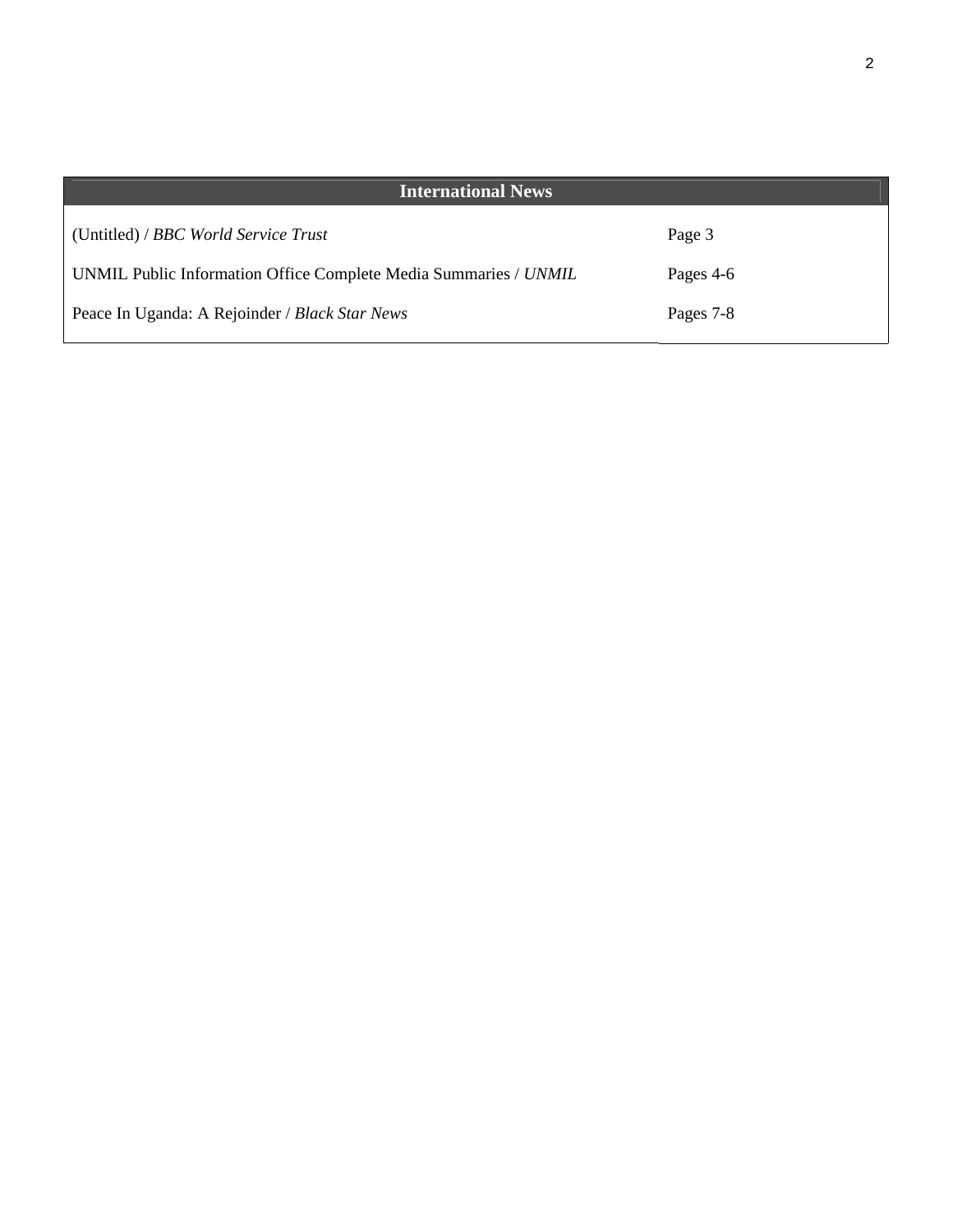### BBC World Service Trust

Thursday, 19 June 2008

Prosecution witness Alice Payne is still in the witness seat as she recollects what happened during the civil war in Sierra Leone where she served as a radio operator for the RUF rebels.

On Thursday, she spoke to the heart of the prosecution case against the former Liberian President Charles Taylor which is the sale of diamonds and supply of arms.

BBCWST/SFCG Producer, Alphonsus Zeon reports

ZEON: Alice said RUF commander Issa Sesay took diamonds from Sierra Leone to Charles Taylor in Liberia to take back arms in return.

PYNE: What I learned in Buedu from Major [Sillay] and [Sebatu] who were in the Buedu station, told me that Issa Sesay went with those diamonds to Charles Taylor so that he would bring arms and ammunition. I learnt that when he went to Liberia he was lodged at a hotel, according to his explanation. It was at that hotel that he lost the diamonds.

Aside Sesay, she also told the Court, RUF battle group commander, Sam Bockarie brought weapons from Liberia and distributed them to junior commanders, including Superman.

The witness said Taylor`s support to the rebels went beyond arms and ammunition, alleging the former Liberian President also sent seven persons believed to posses magical power to protect rebel fighters in their attempt to retake the diamond rich Kono.

PYNE: Sam Bockarie took us to a [Zoh] Bush which was outside Buedu where there were some herbalists and juju men who said they will make somebody bullet-proof. Why they came to Buedu was for them to perform the same juju practice for the RUF so when they will go to the war front bullets will not pierce their bodies and they will be brave enough to do whatever they had gone to do.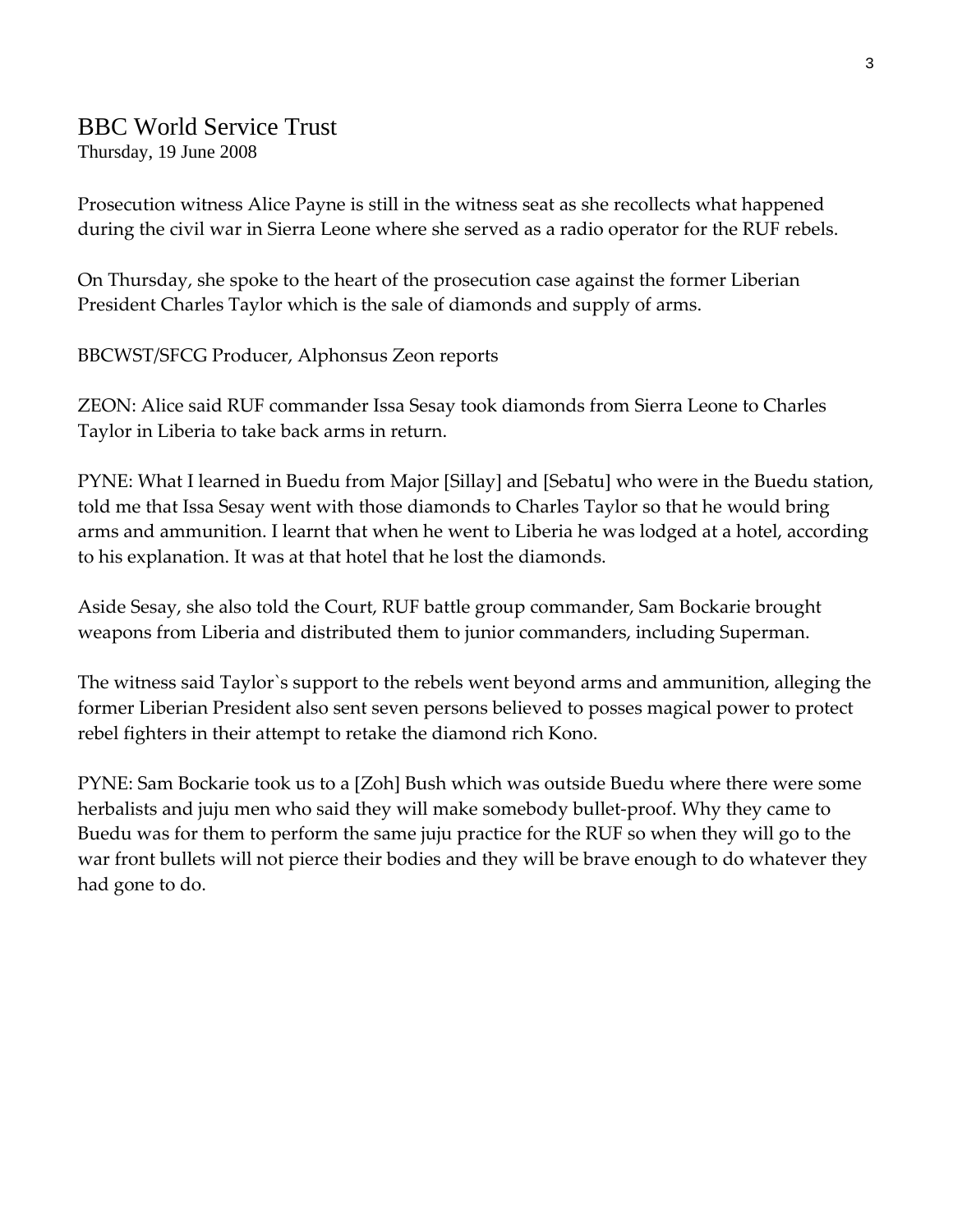

United Nations Mission in Liberia (UNMIL)

### **UNMIL Public Information Office Complete Media Summaries 18 June 2008**

*[The media summaries and press clips do not necessarily represent the views of UNMIL.]* 

### **Newspaper Summary**

#### **Liberian Senator, 13 others charged with Murder in deadly land dispute – Justice Minister Assures 'Maximum Punishment'**

(The Inquirer, Public Agenda, New Democrat, Daily Observer, The News, National Chronicle, Plain Truth)

- Liberia's Solicitor General Tiawon Gongloe has corroborated that 14 people including a senator have been charged with murder following a deadly land dispute which left at least 19 people dead in Timour, a town along the border with Margibi and Grand Bassa Counties.
- The Inquirer newspaper said Senator Roland Kaine who represents Margibi County and his suspected collaborators last Tuesday appeared before the Margibi Magisterial Court where they will be prosecuted.
- Counselor Gongloe said preliminary investigation conducted by the Police shows that Senator Kaine and others were linked to the death of those Liberians who were hired by Charles Bennie to work on his farmland.
- "The police identified 14 perpetrators including Senator Kaine. They bear full responsibility for what happened in the area," Cllr. Gongloe said. He said Bennie is still under probe and has been released to his family and asked to appear at the police headquarters on a daily basis.
- "Bennie is not charged. Taking someone on your farm to work is not a crime. If you have a problem, you should revert to the judicial process. The act of the perpetrators is inexcusable," Cllr. Gongloe indicated.
- He implored the families of the victims to remain calm as government is doing everything to ensure that justice prevails in the matter.
- Nearly two weeks ago, 36 persons were hired by Charles Bennie, a Ministry of Commerce official, to work on his farmland between Margibi and Grand Bassa Counties, but 19 of the men were found dead in the Farmington River with at least three survivors. The survivors explained that they were attacked with AK-47 riffles, single barrel guns and machetes.
- Bennie accused Kaine's security men of leading the attackers, but the senator denied the allegations. Bennie said he and Kaine had been in dispute over the land for some time now and that a court has already ruled the farmland belongs to him [Bennie] but the senator continues to claim it as his ancestral land.
- The dispute between Bennie, a former spokesman for the LURD rebels, and the senator over farmland is the most deadly land dispute of recent years. Last month, another land dispute in the south-east of the country saw two people killed after the inhabitants of two towns attacked each other with machetes.
- Meanwhile, Justice Minister Philip Banks, according to the Plain Truth newspaper, said death penalty or life imprisonment is the highest sentence or penalty any criminal defendant can get for the commission of a capital offense under Liberian law. However, the paper said the Minister Banks seems to prefer death penalty in this case.

### **Armed Robbers Strike SKD Boulevard**

(The News)

- [sic] Several persons were Tuesday morning injured when a gang of armed men dressed in black clothes stormed their residences in the Swamkan-more Community on the SKD Boulevard in Congo Town.
- The unidentified armed robbers also made away with numerous valuables including mobile phones and an unspecified amount of Liberian and US dollars.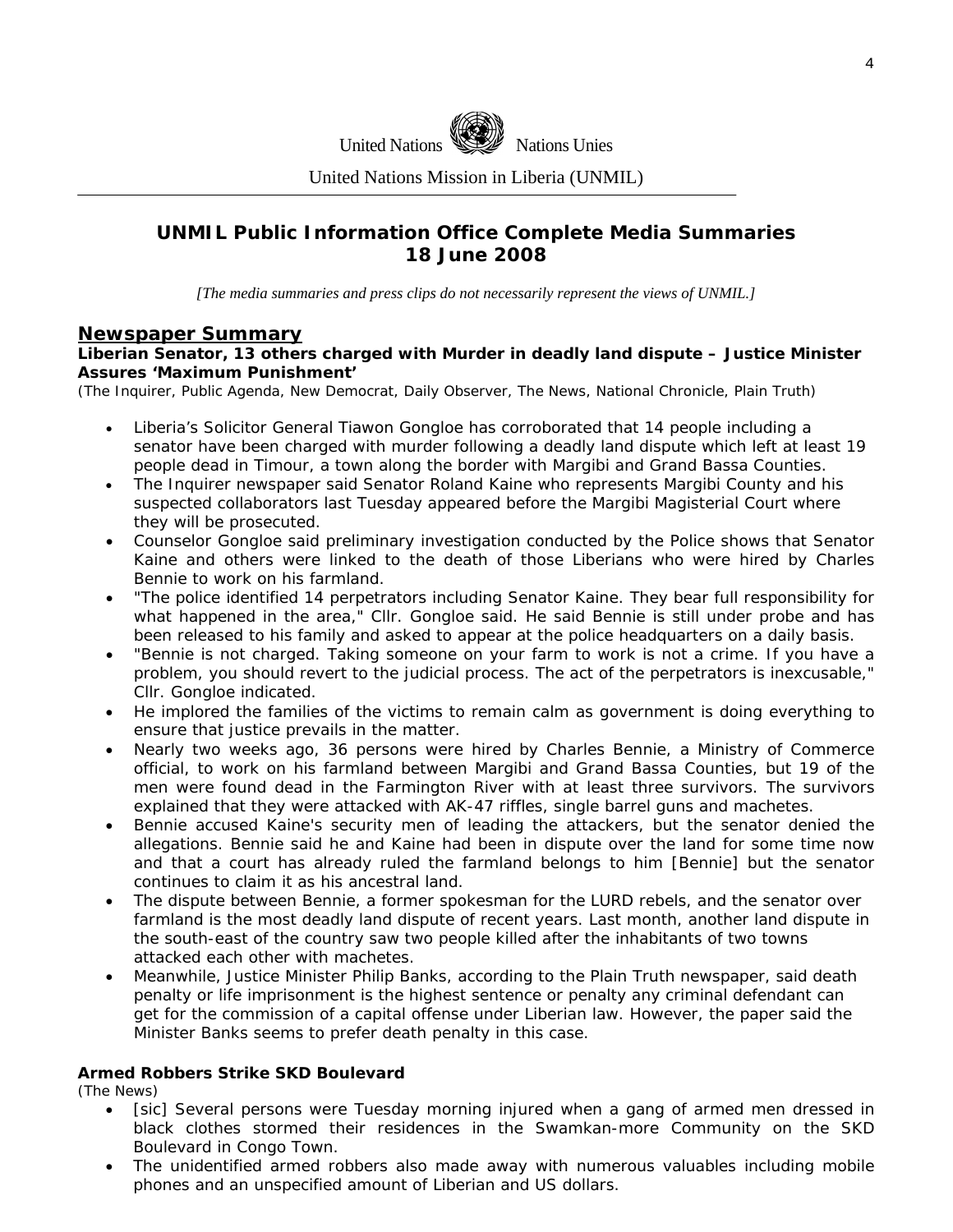- Georgia Blamo, a victim of the robbery said the armed robbers burst open their apartment door around 2:00 am and took away three mobile phones and other items.
- She said the robbers threatened to kill her and her younger sister if they raised alarm.
- Madam Blamo disclosed that the armed robbers were all wearing black clothes with touch lights on their heads to hide their identities.
- Another victim, Headi Jadeh, was chopped with a cutlass on her right hand. She said four of the men were armed with cutlasses, axes and other sharp instruments.

### **Government Launches Campaign against Hunger Thursday**

(The Inquirer, The Analyst, The Informer)

- The Government will on Thursday launch 'Operation Eliminate Hunger' back to the soil campaign at the Samuel Kanyon Doe Sports Complex.
- The move is part of the overall plan by the Government of Liberia to increase food production and lessen the dependency on the importation of food stuffs that can be produced on the Liberian soil. The government believes that the ultimate solution to the continuous food shortage in the country was for Liberians to grow their own food.
- Agriculture Minister Dr. Chris Toe told newsmen that the government was prepared to create an enabling environment to encourage potential farmers to engage in large scale farming that will assure the nation of food security.
- To this extent, the government has made available an amount of US\$250,000 to the Food and Agriculture Organization to purchase and distribute seed rice to farmers across the country. In addition, the government has removed tariff and import duties on agriculture equipment and supplies.
- He said President Sirleaf has made numerous efforts aimed at reaching out to the international community to assist towards ensuring food security in the country.
- "The World Food Programme (WFP) has already committed 25 million dollars while the German Government is providing 15 million Euro to consolidate Government's effort." This Dr. Toe said when added to the \$10 million announced by the World Bank will greatly help towards boosting the agriculture programme in the country.
- He intimated that as part of the concrete steps taken by the government to actualize its vision of growing what it consumes, the government has earmarked \$3 million for purchasing agriculture seeds, with \$3 million allocated for a "cash for work," while \$44 million will go into the various activities of the World Food Programme.
- "It is against this background that we are urging our citizens to embrace and support the government's plans towards reinvigorating the agricultural sector and make our nation proud."

# **Radio Summary**

**Star Radio** *(News culled today from website at 8:35 am)* 

### **Rock Town citizens fear reprisal attacks over land dispute**

- A group of citizens from Rock Town in Maryland County says the conflict between them and Wetchoken is far from over.
- A spokesman of the group said attacks are still being carried out against his people despite the visit of a government delegation to the area.
- According to Mr. Stanley Bedell, a village within the Rock Town territory was burnt down by unknown persons over the weekend.
- Mr. Bedell said inhabitants of N'makliwein fled the village and are now seeking refuge in central Rock Town. He said people of Rock town no longer visit their farms for fear of being attacked.
- Mr. Bedell said a nine man delegation from Rock Town has gone to Harper to file an official complaint to local authorities over the burning of the village.
- He maintained that the disputed land belongs to Rock Town and that People of Wetchoken started the violence.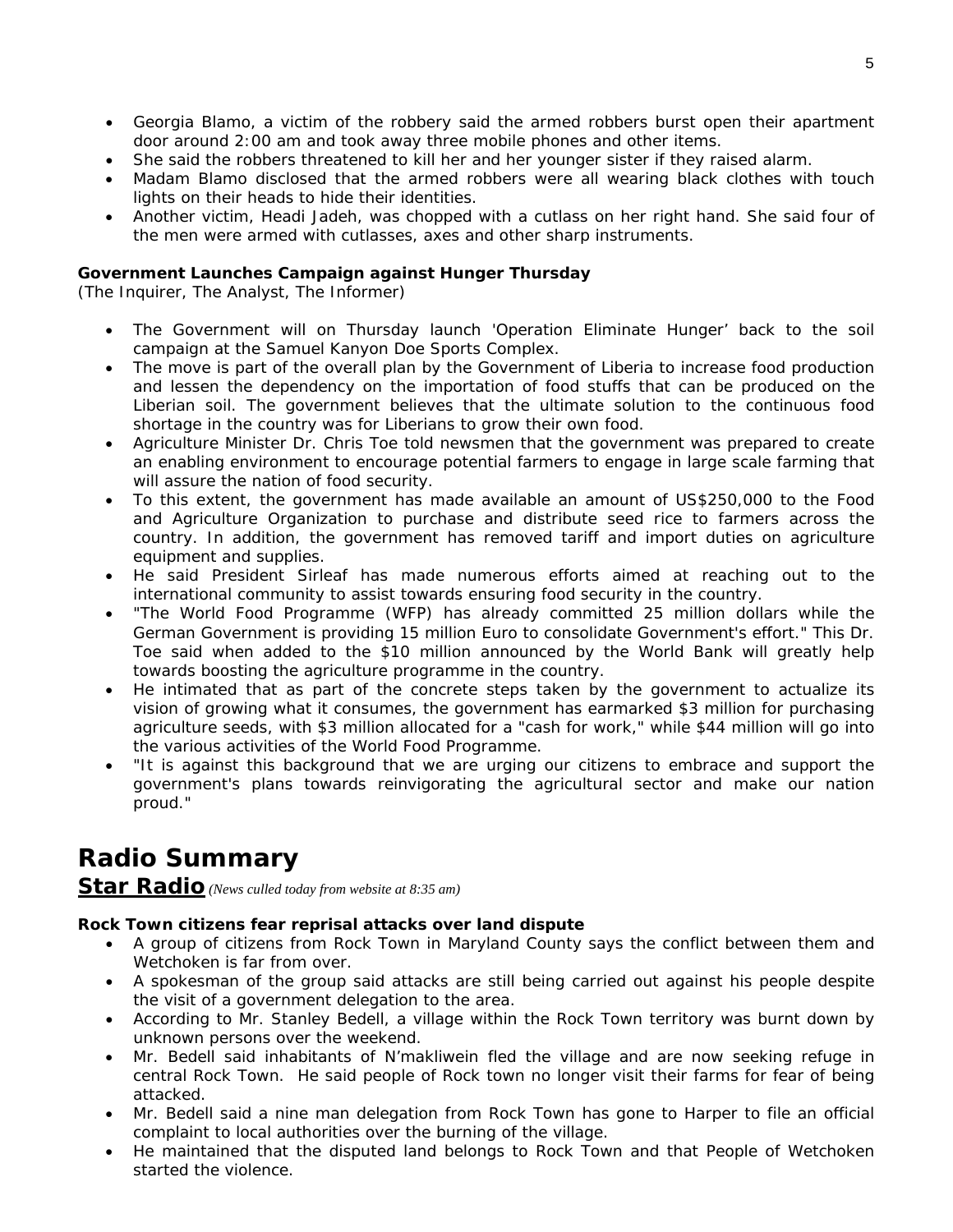#### **Senator declares vote of no confidence in Pro-Temp**

- A Senator of Bomi County has declared what he called a vote of no confidence in the President Pro-Tempore of the Senate Isaac Nyenabo.
- Senator Lahai Lassana declared his lack of trust in Pro-Temp Nyenabo in a communication to the Senate's Plenary.
- Senator Lassana accused Pro Temp Nyenabo of violating a decision reached by Plenary. The Bomi lawmaker said the Senate Pro-Temp single-handedly decided to separate the Senate's Committee on Defense and Veteran Affairs.
- Senator Lassana's letter was not read in detail during the session of the Senate Tuesday due to contentions by some lawmakers.
- The lawmakers argued that the Senate adopts a proposal to discuss internal matters of the body outside regular session days.
- Meanwhile Senate Pro-Temp Isaac Nyenaboe says the letter from Senator Lassana has been dealt with in an executive session of the body. Senator Nyenabo failed to elaborate on how the letter was handled.

*(Also reported on Truth FM, Sky FM, ELBC)* 

### **National Human Rights Centre concerned about secret killings**

- The National Human Rights Centre of Liberia says its attention has been drawn to the wave of brutal killings in the country. In a statement issued in Monrovia the Centre expressed fear that these killings are being carried out by people yet to be identified.
- The Statement signed by the Centre's Coordinator Alfred Quayjandii said body parts have been extracted from some of the dead bodies found.
- According to the statement, the intestines, kidneys, penis and vagina were in some instances extracted from the bodies.
- The Centre also expressed concern over the brutal killing of farm workers in Timor between Margibi and Grand Bassa Counties.
- The group called on government to ensure that the killers are arrested and brought to justice.
- The National Human Rights Center of Liberia is a consortium of local rights and prodemocracy groups.

*(Also reported on Truth FM, Sky FM, ELBC)* 

### **Former Transitional Chairman risks arrest again**

- Former transitional chairman Gyude Bryant and four others risk arrest Wednesday, if they fail to prove that their surety is potent to cover their 1.9 million United States Dollars bond.
- State lawyers challenged their bond on grounds that they did not show that the insurance company that posted it has assets to cover the bond. State lawyers also claimed the 1.9 million US Dollars bond is insufficient.
- Criminal Court C after an argument of the bail bond gave the men two weeks to prove that the surety is potent.
- Mr. Bryant, former speaker Edwin Snowe, Senator Richard Divine, Siaka Sheriff and Andy Quamie were indicted for allegedly stealing nearly a million US Dollars from the LPRC.

\*\*\*\*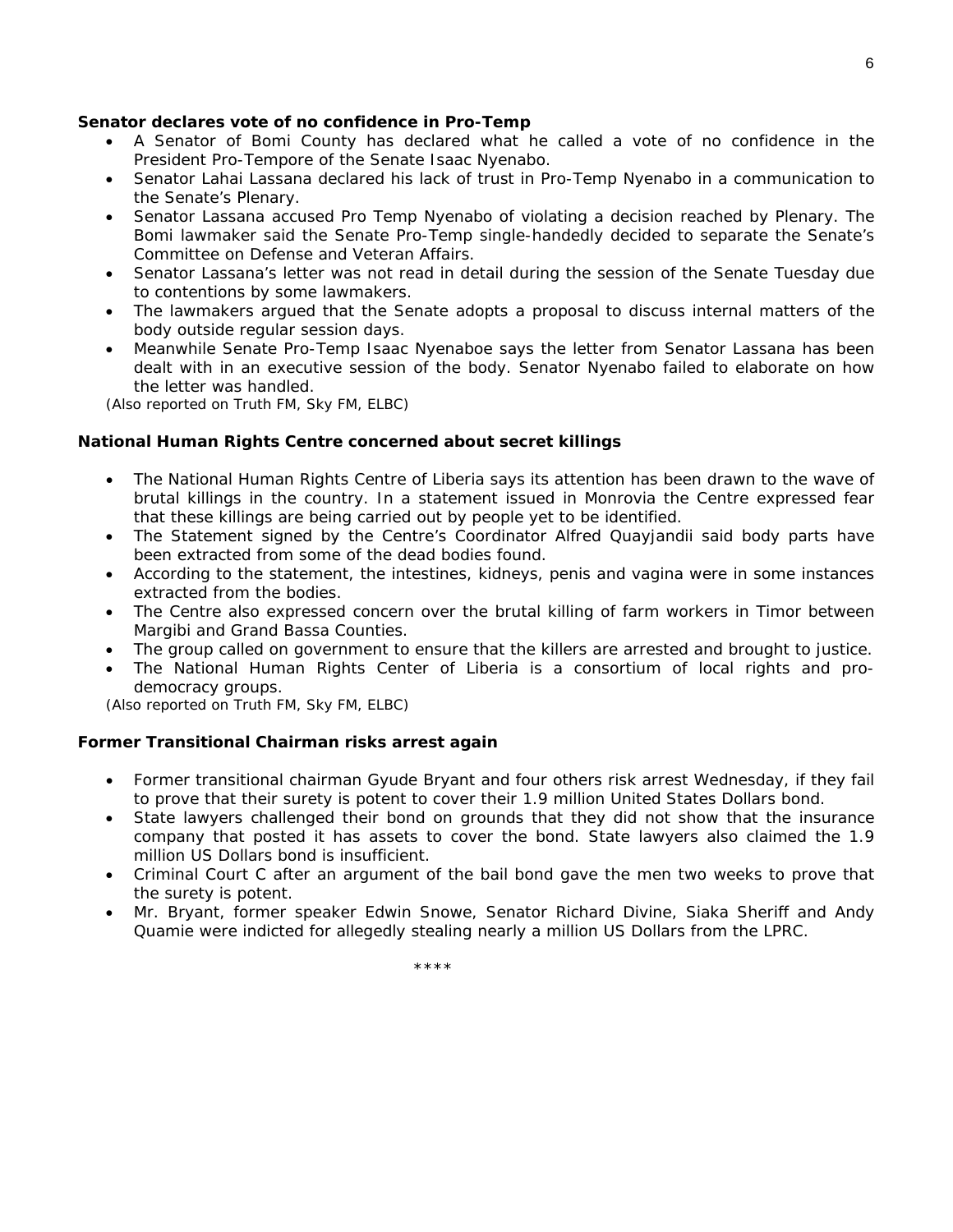## Black Star News Wednesday, 18 June 2008

### **Peace In Uganda: A Rejoinder**

Re: "Support Dr. Machar For Uganda Peace," blackstarnews.com by Milton Allimadi, June 17, 2008.

You are right on-spot in your analysis of the peace process in northernUganda mediated by Dr. Riek Machar.

The mediator deserves nomination forthe Noble Peace Prize. Further than that, he should win the Prize. He really committed himself unselfishness to usher peace in northern Ugandaand Southern Sudan; certainly, his efforts are not in vain.

I concur with you in many of your thoughts about the peace process, and the way‐forward, but I differ on the Special Division of the High Court; i.e. the domestic court proposed to handle grave crimes committed by LRA. I am certain that you are aware that the ICC indictment has been acrucial area of discussion and debate during the Juba Peace Talks right from the inception, and according to the Rome Statute, Elements of Crimes and Rules of Procedures of the ICC, ICC can withdraw/or drop the arrest warrants when the two (2) Pre‐trial Chambers (I &II) are convinced and assured that a set‐up domestic court is competent and capable of handling war crimes such as genocide, crime against humanity, war aggression, and also respecting the complimentarity aspect clearly stipulated in the Rome Statute of the ICC.

It was on this basis, that the LRA and the Government of Uganda (GoU) Peace Team had to agree to the proposed set-up of the domestic court in Uganda. It's important to note that, Kony and his top commanders out‐rightly rejected the idea of being tried and prosecuted in The Hague. In fact, in any case, they opted to be tried in Uganda.

I strongly believe the GoU accepted the creation of the Special Division of the High Court on the basis of demonstrating to the ICC that the governmentʹs judicial system can be in position to try and prosecute grave international crimes committed by perpetrators. Furthermore, the proposed creation of the domestic court was suggested and agreed upon by both the LRA and GoU Peace Teams.

As for the Special UN War Crimes Court for Uganda based in South Africa or in any other African state leaves a lot to be desired. Let us not fall in the trap of the other special courts in the world, notably, theYugoslavian Special Court in The Hague, The Rwandan Tribunal in Arusha, and the Sierra Leonean Special Court in Sierra Leone and in The Hague.

It's essential to point out that the special courts were set-up before the establishment of the ICC in 2002, and it was on the basis of the various special courts set‐up for targeted individuals like